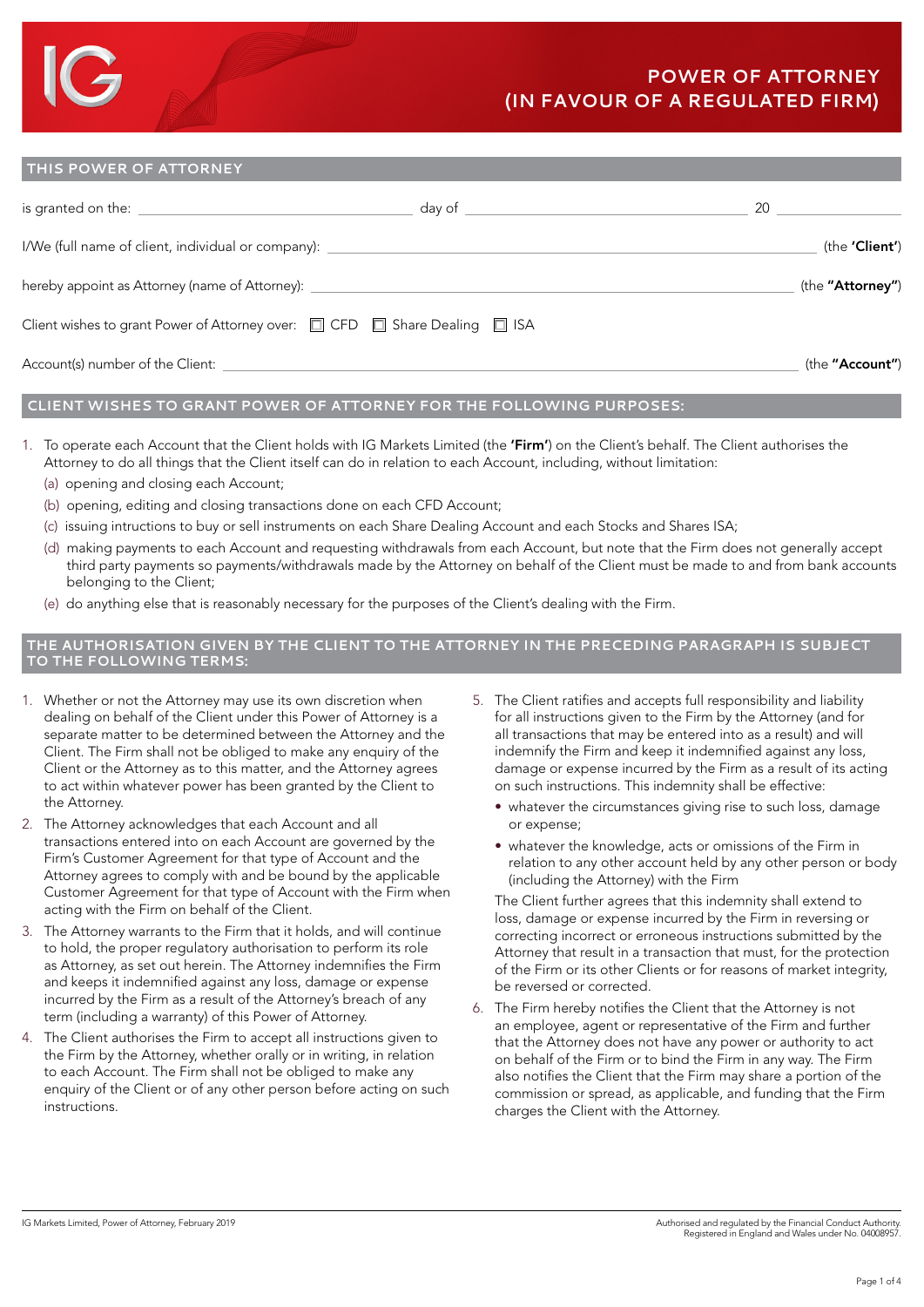#### **THE AUTHORISATION GIVEN BY THE CLIENT TO THE ATTORNEY IN THE PRECEDING PARAGRAPH IS SUBJECT THE FOLLOWING TERMS (CONTINUED):**

- 7. Unless the Client informs the Firm to the contrary, the Firm may from time to time communicate with the Attorney directly regarding each Account. The Client consents to this and the Attorney agrees to pass any such communications onto the Client without delay. Communications made by the Firm to the Attorney are deemed to be received by the Client at the same time at which they are received by the Attorney.
- 8. The Client consents to and authorises the Firm to disclose to the Attorney all information that the Firm holds in relation to each Account, including personal information that the Firm holds in relation to the Client.
- 9. The Client acknowledges and accepts that, in providing an electronic or online trading system to the Attorney, the Firm has the right but not the obligation to set limits, controls, parameters and/or other controls on the Attorney's ability to use such a system. The Client accepts that if the Firm chooses not to place any such limits or controls on the Attorney's trading, or if such limits or controls fail for any reason, the Firm will not exercise oversight or control over instructions given by the Attorney and the Client accepts full responsibility and liability for the Attorney's actions in such circumstances.
- 10. If the Client wishes to revoke or amend this authorisation, it must provide written notice of such intention to the Firm. Any such notice shall not be effective until two working days after

it is received by the Firm (unless the Firm advises the Client that a shorter period will apply). The Client acknowledges that it will remain liable for all instructions given to the Firm prior to the revocation/variation being effective, and that it will be responsible for any losses which may arise on any transactions which are open at such time.

- 11. The Firm, acting in its absolute discretion, may decide that it will no longer accept instructions from the Attorney in relation to any Account. If the Firm does so, it must provide reasonable notice to the Client. The Firm need not specify its reasons for no longer accepting instructions from an Attorney, but for the avoidance of doubt such reasons may relate to the Attorney's personal dealings with the Firm.
- 12. This Deed shall be governed by and construed in accordance with the laws of England and Wales and the parties irrevocably submit to the jurisdiction of the English courts in relation to any dispute arising out of this Deed.
- 13. This Deed may be executed in two counterparts, which together will have the same effect as if the Client and Attorney had signed the same document. The Client and/or the Attorney may deliver an executed copy of this Deed to the Firm by facsimile transmission or by emailing a scanned copy of the executed Deed to the Firm, and such delivery shall have the same force and effect as delivery of an original signed copy of this Deed.

THIS POWER OF ATTORNEY IS EXECUTED AS A DEED AND IS DELIVERED AND TAKES EFFECT ON THE DATE OF THE LAST SIGNATURE BELOW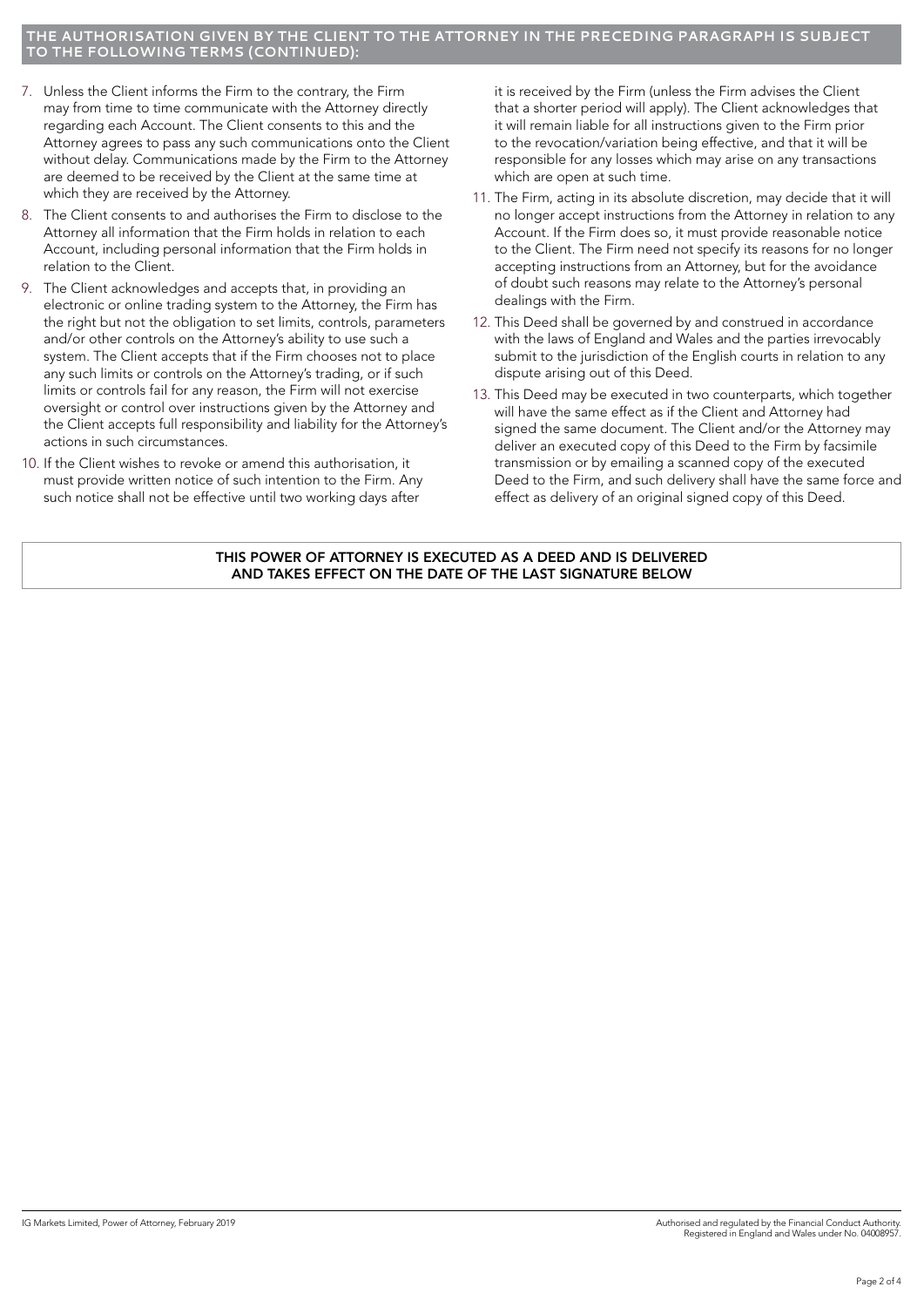## I, THE CLIENT, AGREE TO ALL OF THE TERMS SET OUT ABOVE AND EXECUTE AND DELIVER THIS POWER OF ATTORNEY AS A DEED.

- If you are an individual, go to Section A
- **OR**
- If you are a Company, go to Section B

Handwritten signatures are required.

| <b>SECTION A: FOR INDIVIDUALS</b> | <b>SECTION B: FOR COMPANIES</b>       |
|-----------------------------------|---------------------------------------|
|                                   |                                       |
|                                   | <b>SIGNATORY (MUST BE A DIRECTOR)</b> |
| IN THE PRESENCE OF:               |                                       |
|                                   |                                       |
|                                   |                                       |
|                                   | IN THE PRESENCE OF:                   |
|                                   |                                       |
|                                   |                                       |
| Postcode: ____________            |                                       |
|                                   |                                       |
|                                   |                                       |
|                                   |                                       |

You must sign in the presence of a Witness. They must be independent and not your Attorney (or an employee of your Attorney), not a member of your family or your partner. Your witness must provide their residential address.

You must sign in the presence of a Witness. They must be independent and not your Attorney (or an employee of your Attorney), not a member of your family or your partner. Your witness must provide their residential address.

Once you have completed your details, please:

**Print this form** 



**Have your attorney sign it** 

**V** Return it to us

Authorised and regulated by the Financial Conduct Authority. Registered in England and Wales under No. 04008957.